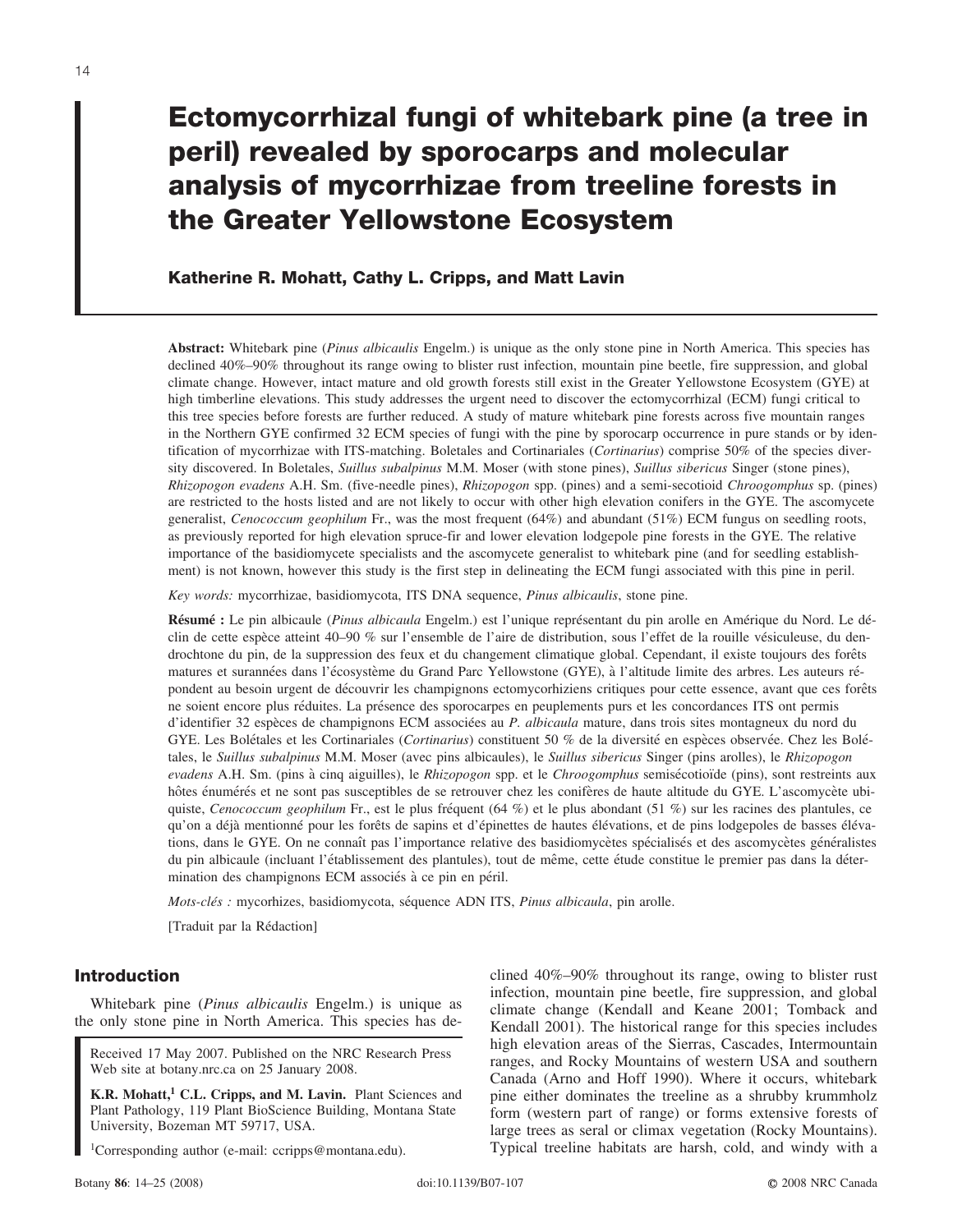short growing season (Arno and Hoff 1990). Other species of stone pine are scattered throughout Europe (*Pinus cembra* L.), Korea (*Pinus koraiensis* Siebold and Zucc.), Eastern Asia (*Pinus pumila* (Pall.) Regel.), and Siberia (*Pinus siberica* Mayr). All are five-needle pines with indehiscent cones and large wingless seeds and share a common taxonomy in subsection Cembra (section *Strobus*). Distribution and deposition of the large, meaty seeds is accomplished primarily by Clark's nutcracker (*Nucifraga columbiana* Wilson) for whitebark pine and by related corvid birds for other stone pines (McCaughey and Schmidt 2001). Seeds can be cached up to 12 km from the source (Hutchins and Lanner 1982; Tomback and Linhart 1990) and seedling clusters result when more than one seed germinates in a cache (Tomback 2001).

Pines require ectomycorrhizal (ECM) fungi for normal growth and survival (Smith and Read 1997; Read 1998), and a few previous studies have confirmed whitebark pine to be ectomycorrhizal (Johnson and Kendall 1994; Perkins 2004; Cripps and Mohatt 2005). However, no concerted effort has been made to discover the ECM species associated with whitebark pine before forests decline further. It is not known whether these pine forests rely on a unique suite of fungi and whether any (most) are restricted to the pine family, the genus *Pinus,* five-needle pines, stone pines, or the tree species itself. Certain genera and species of ECM fungi are known to be restricted to the genus *Pinus* (Bruns et al. 2002), and are therefore unlikely to occur with other trees in high elevation habitats. Fungi such as *Suillus plorans* (Roll.) Singer, *Suillus placidus* (Bon.) Singer, and *Suillus sibericus* Singer associate almost strictly with fiveneedle pines and occur with stone pines in the Alps and in Asia (Moser 2004). *Suillus placidus* and *S. sibericus* may be further restricted to subgenus *Strobus* (Wu et al. 2000) and are in the same phylogenetic clade (Kretzer et al. 1996). These specific associations of ECM fungi with pines lend support to a co-evolutionary history (Wu et al. 2000). If certain mycorrhizal fungi are unique to whitebark pine, pines in general, or stone pines, these species are likely to decline along with the tree species. In addition, the isolated nature of forests at the treeline and the unusual survival strategies of stone pines could have implications for the distribution of its fungal associates.

Large mature forests of whitebark pine still exist at high elevations in the Greater Yellowstone Ecosystem (GYE, Yellowstone National Park and adjacent lands in the Rocky Mountains) and these stands remain relatively unscathed by destructive forces, although their pristine status is changing. In this region, whitebark pine is a keystone species (Schwandt 2006) and forms extensive forests that provide habitat for flora and fauna in harsh, high elevation treeline sites (Lanner 1980) and that are important in watershed dynamics for snow-holding capacity in spring (Tomback and Kendall 2001; Weaver 2001). Where forests overlap with the range of the grizzly bear (*Ursus arctos horribilis* Ord.) in the GYE, they are considered critical bear habitat and the seeds are a crucial source of high fat content food before hibernation (Mattson and Jonkel 1990). Biologists link survival of the grizzly bear in this area with that of cone-producing whitebark pine.

The purpose of this study is to initiate discovery of the

fungi that associate with whitebark pine before forests are further reduced. Whitebark pine forests in the GYE are ideal study sites because of their keystone nature, extensive pure stands, reasonable accessibility, and relative health. However, these forests exist in harsh, open subalpine habitats and are often devoid of fruiting fungi, particularly during periods of low precipitation (Keck 2001). Substantial rain events during this study provided a unique opportunity to collect fruiting ECM fungi in high elevation mature and old-growth whitebark pine forests (150–300+ years) in the GYE. Ectomycorrhizal sporocarps were collected in whitebark pine forests over five well-separated mountain ranges in the GYE, and their association with whitebark pine was confirmed either by the purity of the stand or by molecular identification of ectomycorrhizae. Many of the species are poorly known and each was completely described (Mohatt 2006). Sequences of the ITS region of identified ECM sporocarps from within the system were used for molecular comparison with those from mycorrhizal roots; comparison with NCBI GenBank database was used when necessary. In addition, mycorrhizae on seedling roots were examined quantitatively to provide information on the fungal species present in early tree establishment within this system. Information on native ECM fungi associated with whitebark pine is also of value to the extensive efforts currently underway to restore whitebark pine forests using a combination of management strategies such as fire, logging, and the planting of rust-resistant nursery grown seedlings (Burr et al. 2001; Keane and Arno 2001; Perkins 2004; Schwandt 2006).

# **Methods**

## **Site descriptions**

Sites in five different mountain ranges in the northern GYE were sampled at various intensities between August 2004 and September 2005 (Fig. 1). All sites include dominant stands of mature whitebark pine (150–300+ years) with understories composed of varying levels of regenerating whitebark pine and most have *Vaccinium scoparium* Leiberg ex Cov. covering the forest floor (Fig. 2). *Abies lasiocarpa* (Hook.) Nutt. (subalpine fir) and *Picea engelmannii* Parry ex Englm. (Engelmann spruce) are present in some forests typically as understory trees and efforts were made to avoid these and collect in pure whitebark pine areas. All sites are between 2440–3110 m a.s.l. and received approximately 73– 123 cm of precipitation annually for 2004 and 2005. The area covered at each site was approximately 1.5 ha (4 acres), except for the Gravelly site which contained two 1.5 ha subsites totaling 3 ha, and the New World site which was composed of five 1.5 ha subsites totaling 7.5 ha. The size of each area searched was dependent on the extent of pure stands.

New World Mine district (Site 1) is located northeast of Cook City Montana  $(45^{\circ}06'N, 109^{\circ}94'W, 2590-3109$  m a.s.l.). Total precipitation at this site was 123 cm in 2004 and 115 cm in 2005 (NRCS Web site). Whitebark pine stands are located on both south- and east-facing slopes. Soils are composed of sedimentary materials, glacial till, and limestone with 30%–50% subsoil angular rock fragment (Davis and Shovic 1984; Tomback et al. 2001). Sacagawea saddle (Site 2) is located in the northwest part of the Bridger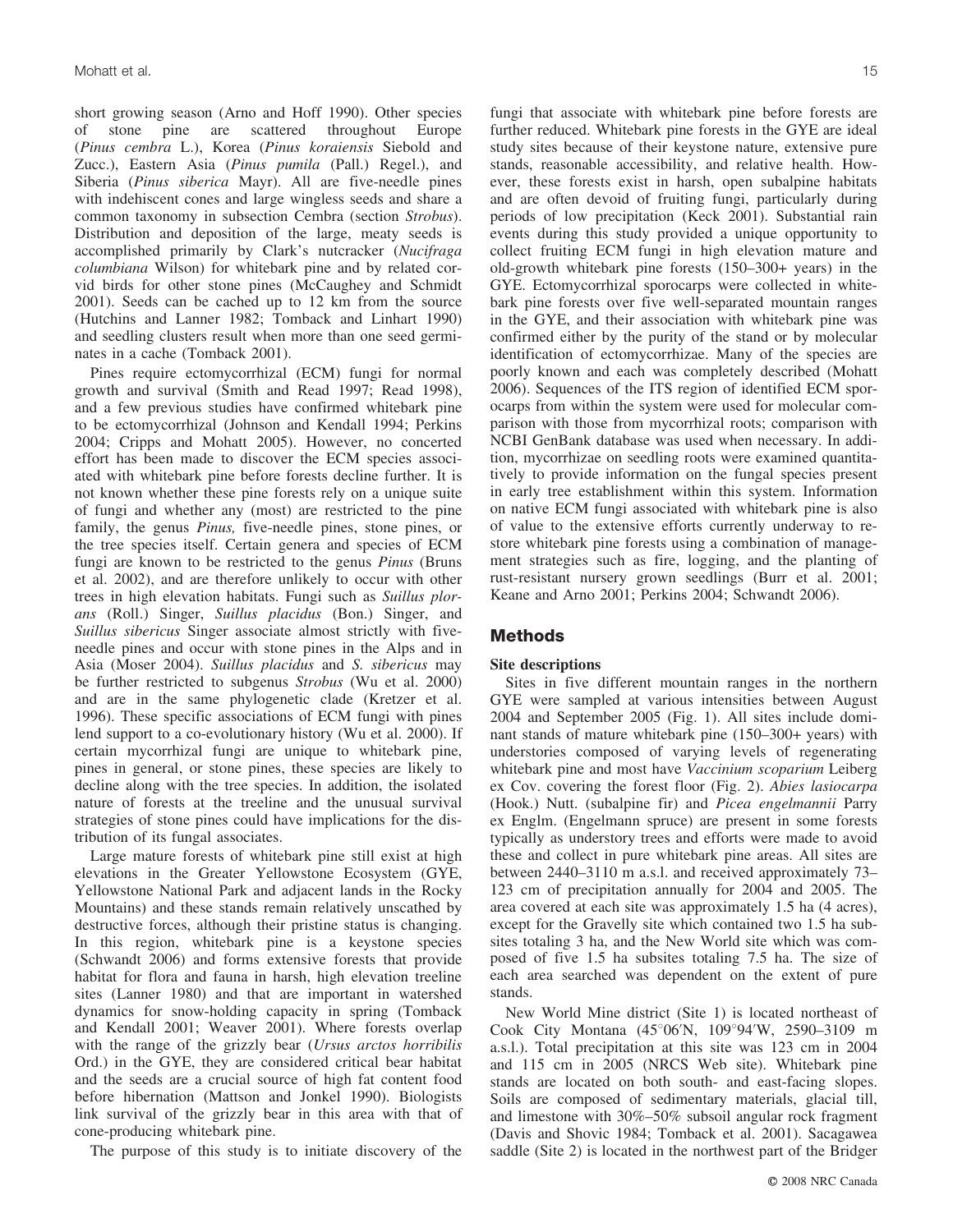

**Fig. 1.** Study sites containing whitebark pine forests in the Greater Yellowstone Ecosystem, located in five different mountain ranges. 1. New World Mine district, 2. Sacagawea Saddle, 3. Golden Trout Lakes, 4. Big Sky Ski Area, and 5. Gravelly Range.

Mountains north of Bozeman, Montana  $(45^{\circ}89'N, 110^{\circ}98'W,$ 2700 m a.s.l.). Total precipitation at this site was 117 cm in 2004 and 109 cm in 2005. Soils are medium to coarsegrained granite with 35%–50% subsoil angular rock fragment content (Davis and Shovic 1984). Golden Trout Lakes (Site 3) is located across Gallatin Canyon from Big Sky, Montana  $(45^{\circ}9'N, 110^{\circ}98'W, 2590 \text{ m a.s.l.})$ . The nearest SNOTEL station (NRCS, snow telemetry; NRCS Web site) is distant, so accurate climate data is unavailable for this site, but it is most similar to that of Lone Mountain (Big Sky). Soils are composed of coarse grained granite with thin deposits of glacial till and a subsoil of 35%–70% subrounded rock fragment (Davis and Shovic 1984). Big Sky ski area (Site 4) is located near the town of Big Sky, Montana  $(45^{\circ}3'N, 111^{\circ}44'W, 2438 \text{ m a.s.l.})$ . Total precipitation at this site was 75 cm in 2004 and 74 cm in 2005 (NRCS Web site). Soils are composed of a medium textured surface layer with some clay in the subsurface layer, granite, with a subsoil subrounded rock content of 35%–50% (Davis and Shovic 1984). The Gravelly site (Site 5) is located in the Gravelly Mountains northwest of Yellowstone National Park (44°92'N, 111°83'W, 2590–2630 m a.s.l.). Total precipitation at this site was 77 cm in 2004 and 86 cm in 2005 (NRCS Web site). Soils are derived from sandstone and limestone (D. Svoboda, personal communication, 2006 Beaver Head-Deerlodge National Forest).

#### **Sporocarp collection and identification**

Each site was visited one to seven times from August 2004 to October 2005. Visits were timed to follow significant precipitation events in each area, since these habitats

are typically devoid of fruiting fungi in dry conditions (Keck 2001). The study covered two peak fruiting periods (August–September), and one spring fruiting period (July). Sites that contained more extensive areas of pure whitebark pine, such as the New World, were visited more often. Pure or nearly pure areas of the whitebark pine forests were searched for above- and below-ground sporocarps of ECM fungi. Hypogeous fungi were sought out by sight (cracks in the soil surface) and not by raking sensitive habitats. Resupinate sporocarps were neither searched for nor discovered. Collecting was not restricted by transects or plots to maximize the area covered and to increase the diversity of ECM fungi discovered, since fruiting ECM fungi are scarce in these habitats. Each collection was processed separately, given a collection number, and notes were included as to the purity of whitebark pine stands surrounding each collection. Given the limited sampling strategy it is likely that some ECM fungi were missed.

Since many of the taxa are poorly known, sporocarp collections were photographed and described in detail while fresh (Mohatt 2006). For most species, at least one sample of fresh tissue was placed in 2% CTAB (a storage and lysis buffer) for molecular analysis and to build a reference sequence database for comparison to sequences from ectomycorrhizae for their identification. Sporocarps were dried on a Sigg dehydrator at a setting of 2 until dry and placed in the MONT Herbarium fungal collection, Montana State University, Bozeman Montana (Mohatt 2006). For most species, microscopic work was performed on dry specimens reconstituted in 70% EtOH followed by addition of 2.5% KOH. Tissue and spores were observed at  $100 \times$  with a Leica com-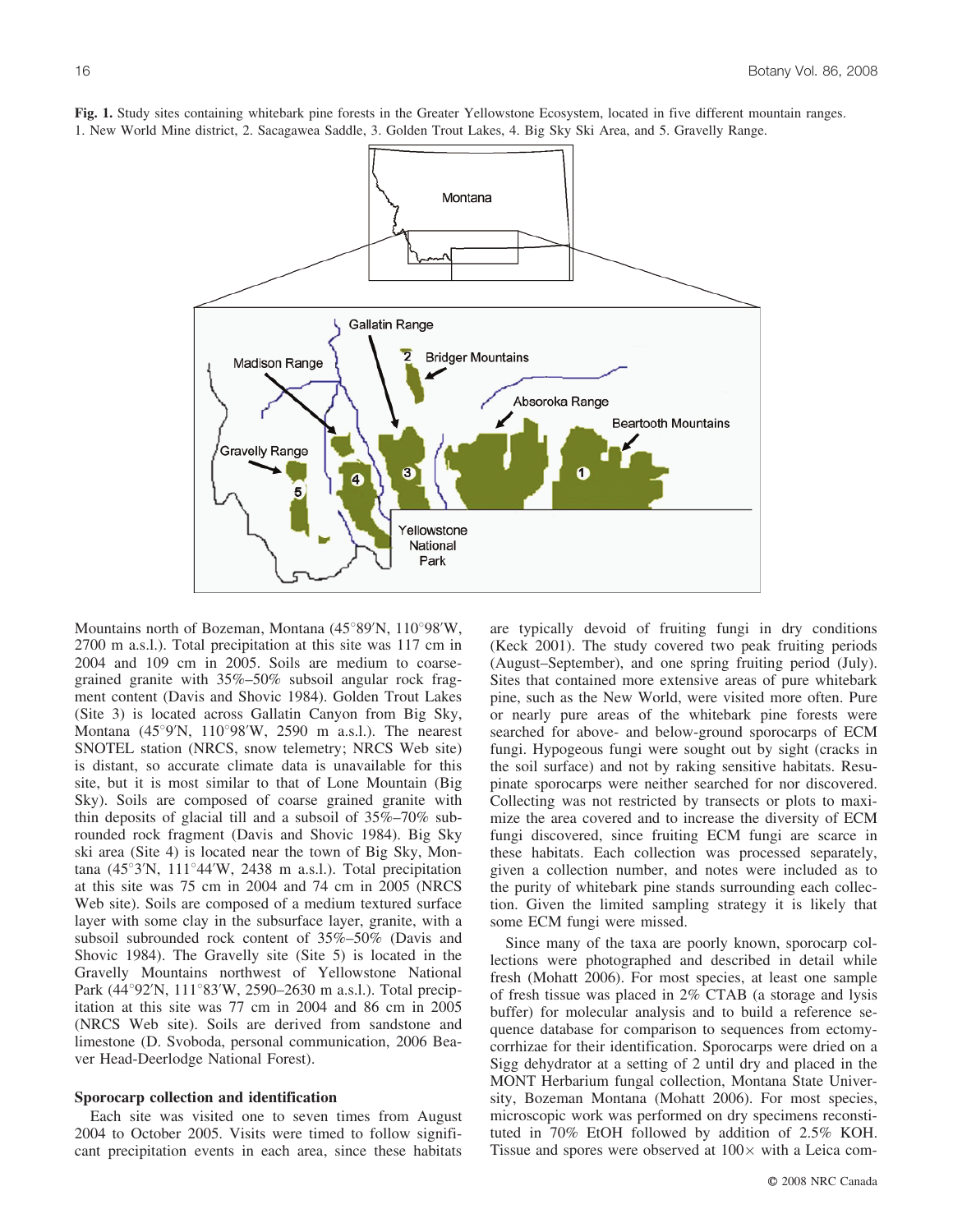

**Fig. 2.** Mature whitebark pine forest with *Vaccinium* understory in the New World Mine District, Greater Yellowstone Ecosystem.

pound microscope (Leica Microsystems, Wetzlar, Germany). Complete descriptions and technical literature used to identify species are in Mohatt (2006).

#### **Seedling collection and ECM sample preparation**

Singles and clusters (assumed to be germinated from bird caches) of whitebark pine seedlings were harvested from mature forests periodically throughout the growing season of 2005, across four of the sites surveyed for fruiting ECM fungi (excluding Big Sky). Between 1 and 9 seedlings were collected during visits to each site resulting in a total 57 seedling units (9 of these 57 units were clusters of 2–5 seedlings). Seedlings were 3–9 years old with diameters of 2– 9 mm and each supported 3–9 whorls. Efforts were made to limit the impact of destructive sampling by thinning areas that hosted numerous seedlings.

Seedlings were harvested by digging up nearly the entire root system with a trowel or shovel. Whole seedlings were placed in plastic bags, labeled, watered, and sealed for transport to the laboratory in a cooler. Whole root systems were soaked in cool water for 2–24 h, gently washed over screens, and examined for ectomycorrhizae under the dissecting microscope (Brundrett et al. 1996). Mycorrhizae were sorted into morphotypes based on colour, texture, shape, mantle details, and presence or absence of rhizomorphs. Morphotypes were not pooled across sites or among

seedlings on a site, but were analyzed separately. At least one sample (consisting of 1–8 root tips) of each morphotype per seedling was used in the molecular analysis. Samples of ectomycorrhizae suspected of being *Cenococcum geophilum* were examined with a microscope for a star-shaped mantle pattern, but the genetic diversity of *Cenococcum* was not examined in detail (Jany et al. 2002). The large distinct cystidia (O.K. Miller, Jr., unpublished data, 2005) and amyloid tissue were used to confirm identification of the *Chroogomphus* species (Agerer 1987–2006), and several root samples were taken in close proximity to identified ECM sporocarps. Samples of each morphotype were placed in 2% CTAB and stored at  $4 \degree C$  in preparation for molecular analysis.

#### **Polymerase chain reaction**

DNA was extracted from fresh tissue of ECM sporocarps collected in whitebark pine forests and ectomycorrhizae from young whitebark pine seedlings and stored in 2% CTAB using materials supplied in the FastDNA $@$  kit (Qbiogene Inc., Irvine, Calif.) and a modified version of the FastDNA<sup>®</sup> protocol. Two different methods for DNA extraction were used as the FastDNA<sup>®</sup> protocol worked well for sporocarps but yielded poor quality and (or) impure DNA for ectomycorrhizae. The FastDNA® protocol was modified to include the use of Qiagen spin columns in place of the binding matrix (Qiagen Inc., Valencia, Fla.), which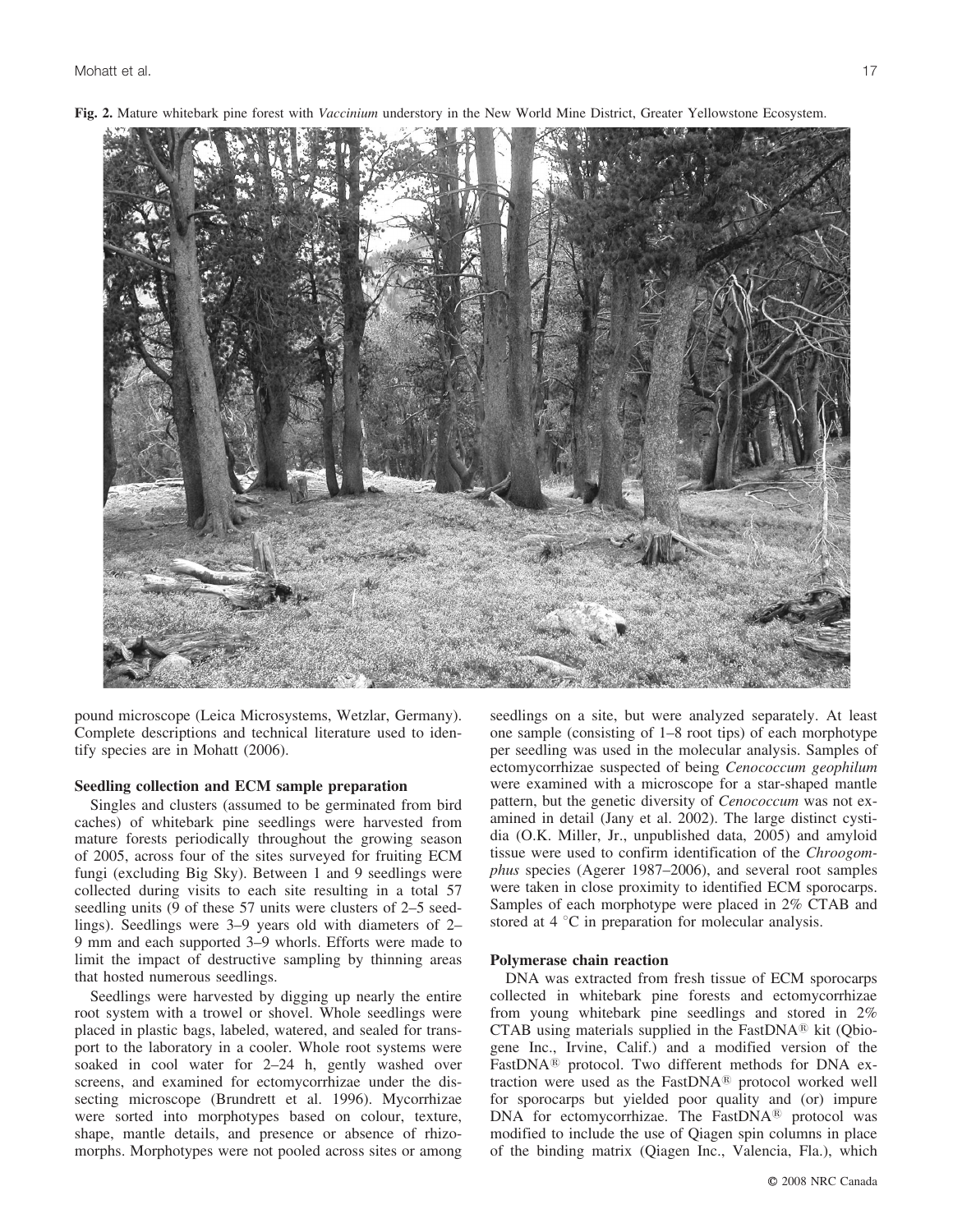resulted in a significantly higher percentage of samples amplified in polymerase chain reaction (PCR). Because the modified method is more expensive, it was only used for ECM samples. Extracted DNA was stored at  $-20$  °C until needed.

Polymerase chain reaction (PCR) was used to amplify the ITS region of sporocarps and ectomycorrhizae (Mullis and Faloona 1987; Saiki et al. 1988). Reactions were carried out in 25  $\mu$ L volume with 1  $\mu$ L of purified template DNA (dilutions of 1:10 to 1:100 were also used for ectomycorrhizae samples that failed to amplify undiluted),  $1 \mu L$  of 10 μmol/L ITS1-F primer and ITS4-B primer (Gardes and Bruns 1993, 1996*a*), 7 mL of sterile ddH2O, and 14 mL of Jumpstart ReadyMix (SigmaTM, St. Louis, Mo.). In cases where samples did not amplify (see Mohatt 2006), the less taxon-specific reverse primer ITS4 was used in place of ITS4-B (White et al. 1990), but this primer set did not reveal additional taxa. Reactions were performed in an Eppendorf Mastercycler Gradient thermocycler (Brinkman Instruments, Westbury, N.Y.) using the following conditions: initial denaturation 95  $\degree$ C for 5 min; 40 cycles of denaturation 94  $\degree$ C for 1 min, annealing 50  $\degree$ C for 30 s (optimized for our lab), and extension  $72 \degree C$  for 1 min, final extension 72 °C for 10 min, and 4 °C hold (Gardes and Bruns 1993). PCR products were purified using the QIAquick Gel Extraction kit and protocol (Qiagen Inc.). Sequencing was performed at Davis Sequencing (Davis, Calif.) and the University of California at Berkeley, California, sequencing facility.

#### **ITS sequence matching for identification of mycorrhizae**

Owing to the large taxonomic diversity of sequences and incomplete sequencing of some samples, only the ITS1 region was used in the analysis. Izzo et al. (2005*a*, 2005*b*) state that since the ITS1 region typically has the highest variability of the entire ITS region it contains adequate variability for the analysis of most ECM fungi. This should pertain particularly to our data where ectomycorrhizae were primarily identified by matches to *identified sporocarps within our system.* This is particularly valid for *Rhizopogon* and *Suillus* species which have high variability in the ITS1 region (Kretzer et al. 1996; Manian et al. 2001). For some groups, variation in the ITS1 region of our own sporocarps was assessed (*Russula* cf. *torulosa*, *Tricholoma moseri*) to identify mycorrhizae to species, but the ITS1 variation for a larger sampling is not known. *Cortinarius* species lack sufficient variability in the ITS1 region (Kåren et al. 1997) and *Inocybe* species are more effectively identified by other parts of the genome, so these taxa were identified only to genus by ITS matching. Sequences from ectomycorrhizae that did not match with a sequence from sporocarps collected in whitebark pine forests were submitted to a BLAST search for matching to the most similar identified sequence in the NCBI GenBank database for genus-level identification (Altschul et al. 1990, 1997). The percent similarity of matches to sporocarps or GenBank accessions is presented for the morphotypes. Matches above 97% were considered confirmed, since matches are primarily to identified sporocarps *from within the system*. A phylogenetic analysis was used to display sporocarp–mycorrhizae relationships, as is now common for field data (Gardes and Bruns 1996*b*), and the resulting tree is in Mohatt (2006), but is not presented here. Sequences of sporocarps and uncultured mycorrhizae are in the GenBank database.

#### **Quantification of ECM fungi on seedling roots**

A quantitative analysis of ECM types or species on roots was done to characterize the importance of particular genera or species on seedlings. The relative abundance of each morphotype on each seedling was estimated by counting the number of colonized root tips of each morphotype and dividing by the total number of colonized root tips on each seedling (Horton and Bruns 2001; Cripps 2004). Dead and shriveled mycorrhizae were not identifiable and were not included in the analysis (10%–90% of root tips). The relative frequency was calculated by dividing the total number of seedlings with a particular morphotype by the total number of seedlings examined (Horton and Bruns 2001). An importance value for all the morphotypes encountered was calculated by summing relative abundance and relative frequency data (Horton and Bruns 2001; Cripps 2004; Horton et al. 2005).

## **Results**

#### **ECM fungi fruiting in whitebark pine forests**

Collection of sporocarps in whitebark pine forests during the field seasons of 2004 and 2005 yielded 111 collections (104 identified), 44 species of ECM fungi, in 22 genera, 15 families, and across three phyla. Of the 44 species of ECM fungi collected in whitebark forests, 24 were collected in pure stands of whitebark pine, confirming their putative association with this tree species (Table 1), and these represented almost two thirds of all collections. Detailed morphological and microscopic descriptions of all fungi collected in whitebark pine forests are in Mohatt (2006) along with a dichotomous key provided for their identification.

#### **ECM fungi confirmed on seedling roots**

At least 13 distinct fungal taxa were identified on seedling roots collected from four sites using molecular analysis. ITS1 sequences from ectomycorrhizae on seedling roots compared with those from sporocarps of 26 mycorrhizal species collected in whitebark pine forests revealed 6 from seedling roots that match, or have a close affinity to, taxa collected above ground. Confirmed taxa are *Russula* cf. *torulosa/queletii, Tricholoma moseri*, *Suillus subalpinus* M.M. Moser, *Suillus tomentosus* var. *discolor*, *Rhizopogon evadens*, and *R. milleri* (Table 2). Three additional taxa (*Cortinarius* sp. 1: cf. *duracinus*, *Cortinarius* sp. 2 and *Inocybe* sp.) were identified to genus with a BLAST search. Two thelephoroid taxa were discovered using a BLAST search (Table 2), but their resupinate sporocarps are yet to be discovered in whitebark pine forests in the GYE. Species could not be determined, since ITS1 variability is not sufficient for delineation within this group (Pritsch et al. 2000). *Cenococcum geophilum* and the secotioid *Chroogomphus* species were confirmed on roots by the microscopic details of their mycorrhizal morphology (see methods).

Addition of molecular data brings the total of ECM fungi confirmed with whitebark pine by sporocarps presence in pure stands or on roots to 32 species (Table 1). Of these,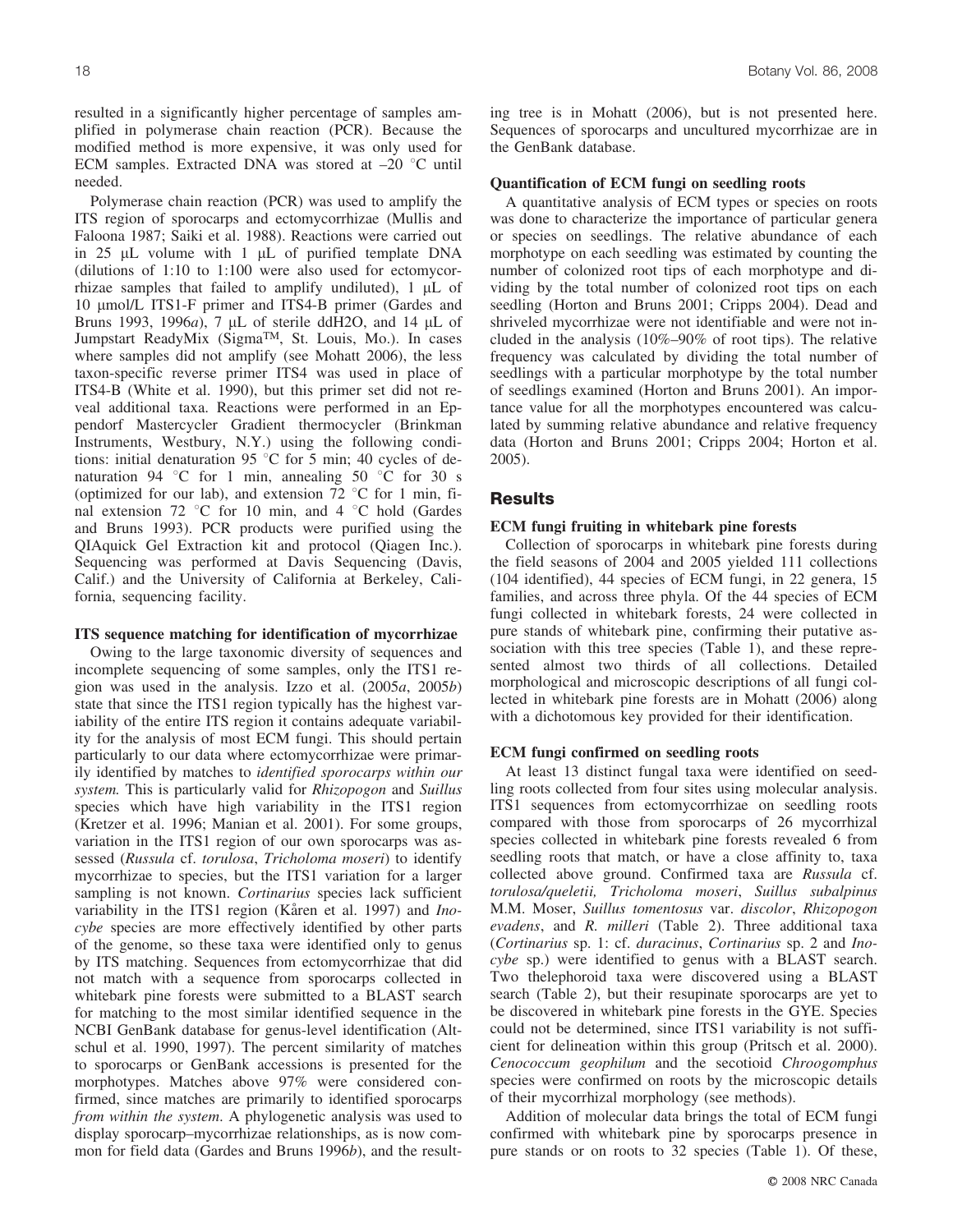|                                                                     |  |  |  | Table 1. Fruiting ECM fungi collected in whitebark pine forests in the Northern GYE 2004–2005 by site, and confirmed |  |  |
|---------------------------------------------------------------------|--|--|--|----------------------------------------------------------------------------------------------------------------------|--|--|
| association in pure stands or on seedling roots as ectomycorrhizae. |  |  |  |                                                                                                                      |  |  |

|                                                        | Site          |                          |                          |                |                          | Confirmed   |
|--------------------------------------------------------|---------------|--------------------------|--------------------------|----------------|--------------------------|-------------|
| Species                                                | $\mathbf{1}$  | $\overline{c}$           | 3                        | $\overline{4}$ | 5                        | Stand/roots |
| Basidiomycota                                          |               |                          |                          |                |                          |             |
| Agaricales                                             |               |                          |                          |                |                          |             |
| Amanitaceae                                            |               |                          |                          |                |                          |             |
| Amanita "alpina" A.H. Smith nom. prov.                 | $\ddot{}$     | $\ddot{}$                | $\ddot{}$                |                |                          | $+/-$       |
| Hygrophoraceae                                         |               |                          |                          |                |                          |             |
| Hygrophorus gliocyclus Fr. DQ517417                    | $+$           | $^{+}$                   | $\overline{\phantom{m}}$ | $=$            | $\ddot{}$                | $+/-$       |
| Hygrophorus marzuolus (Fr.) Bres.                      | $+$           | $\overline{\phantom{0}}$ | $+$                      |                | $\overline{\phantom{0}}$ | $+/-$       |
| Hygrophorus olivaceoalbus (Fr.:Fr.) Fr. DQ517418       | $\ddot{}$     |                          | $\equiv$                 |                |                          | $+/-$       |
| Hygrophorus subalpinus A. H. Smith                     | $+$           | $\overline{\phantom{0}}$ | $+$                      | $\equiv$       | $\overline{\phantom{0}}$ | $+/-$       |
| Hygrophorus sp. (aff. H. piceae)                       | $\equiv$      | $\ddot{}$                | $\equiv$                 |                |                          | $+/-$       |
| Tricholomataceae                                       |               |                          |                          |                |                          |             |
| Leucopaxillus paradoxis (Cost. & Durfour) Boursier     | $\equiv$      | $\equiv$                 | $\equiv$                 | $\equiv$       | $\ddot{}$                | $+/-$       |
| Tricholoma moseri Singer DQ517420                      | $+^*$         | $\overline{a}$           |                          |                | $+$                      | $+/-$       |
| Cortinariaceae                                         |               |                          |                          |                |                          |             |
| Cortinarius cf. clandestinus A.H. Smith DQ517406       | $+$           |                          |                          |                | $^{+}$                   | $+/-$       |
| Cortinarius duracinus Fr. DQ517404, DQ517412           | $+^*$         | $^{+}$                   | $\equiv$                 |                | $\equiv$                 | $+/-$       |
| Cortinarius "flavobasalis" McKnight & Moser DQ517402   | $^{+}$        | $\overline{\phantom{0}}$ |                          |                | $+$                      | $+/-$       |
| Cortinarius "flavoroseus" nom. prov. DQ517403          | $+$           |                          | $\equiv$                 | $\equiv$       | $+$                      | $+/-$       |
| Cortinarius aff. fulminoides (Moser) Moser DQ517405    | $\equiv$      | $^{+}$                   | $\equiv$                 |                | $+$                      | $+/-$       |
| Cortinarius cf. subolivescens A.H. Smith               | $+$           | $\overline{\phantom{0}}$ | $\equiv$                 | $\equiv$       | $+$                      | $+/-$       |
| Cortinarius sp.                                        | *             |                          |                          |                |                          | $-/+$       |
| Dermocybe crocea (Schff.) Moser                        | $+$           |                          |                          |                |                          | $+/-$       |
| Inocybe sp.                                            | ∗             | $\overline{\phantom{0}}$ | $\overline{\phantom{0}}$ |                | $\overline{\phantom{0}}$ | $-$ /+      |
| <b>Russulales</b>                                      |               |                          |                          |                |                          |             |
| Lactarius deliciosus (L.:Fr.) Gray                     | $^{+}$        | $^{+}$                   | $\equiv$                 | $^{+}$         | $\overline{a}$           | $+/-$       |
| Russula cf. torulosa Bres. DQ517369, -371, -372        | $+^*$         | -                        | ÷,                       | $\equiv$       | $+$                      | $+/+$       |
| Russula sp. 2 DQ517367                                 |               | $^{+}$                   | $-$ *                    |                | $\equiv$                 | $-$ /+      |
| Russula sp. 3 DQ517364                                 | $=$           | $=$                      | $\overline{\phantom{m}}$ | $\equiv$       | $^{+}$                   | $+/-$       |
| <b>Boletales</b>                                       |               |                          |                          |                |                          |             |
| Chroogomphus sp. DQ517399, DQ517400                    | $+$ *         |                          |                          | $^{+}$         |                          | $+/-$       |
| Rhizopogon cf. evadens A.H. Smith DQ517388             | $+^*$         | $^{+}$                   | $\equiv$                 | $\equiv$       | $^{+}$                   | $+/-$       |
| Rhizopogon cf. milleri A.H. Smith DQ517378, -379, -380 | $+^*$         |                          | $\equiv$                 | $+$            | $+$                      | $+/-$       |
| Suillus subalpinus M.M. Moser DQ517390                 | $+$ *         | $^{+}$                   | $+$                      | $\equiv$       | $\equiv$                 | $+/+$       |
| Suillus sibiricus (Singer) Singer DQ517393             | $+$           | $^{+}$                   | $\equiv$                 | $\equiv$       | $^{+}$                   | $+/-$       |
| Suillus tomentosus var. discolor DQ517394              | $+$ *         | $\overline{a}$           | $\equiv$                 | $\equiv$       | $\equiv$                 | $-/+$       |
| Suillus sp.                                            | —*            | $\overline{\phantom{0}}$ | $=$                      |                |                          | $-/+$       |
| Phallales-Gomphales                                    |               |                          |                          |                |                          |             |
| Hysterangium separabile Zeller                         | $^{+}$        | $\ddot{}$                |                          | $\ddot{}$      |                          | $+/-$       |
| Thelephorales                                          |               |                          |                          |                |                          |             |
| Thelephoroid type 1 (Pseudotomentella sp.)             | _*            |                          |                          |                |                          | $-/+$       |
| Thelephoroid type 2 (Tomentellopsis sp.)               | $\rightarrow$ | $\overline{\phantom{0}}$ | $\equiv$                 | $\equiv$       | $\overline{a}$           | $-/+$       |
| Ascomycota                                             |               |                          |                          |                |                          |             |
| Cenococcum geophilum Fr.                               | —*            | _*                       | $-$ *                    | $-$ *          | —*                       | $-/+$       |
| Total species                                          |               |                          |                          |                |                          | 32          |

Note: Asterisks (\*) represent identified ectomycorrhizae; (+) represent sporocarps; (-) represent "no recorded occurrences". Site 1, New World Mine district; Site 2, Sacagawea Saddle; Site 3, Golden Trout Lakes; Site 4, Big Sky Ski Area; and Site 5, Gravelly Range. GenBank accession numbers are for sequences of sporocarps used in mycorrhizal identification.

half are in the Cortinariales (28%) or Boletales (22%). The majority of all species discovered are epigeous species (85%), and the remainder hypogeous (9%) or secotioid (3%), and one lacks a fruiting body (*C. geophilum*). Several species of hypogeous or secotioid genera (*Endogone*, *Gautieria*, *Geopora*, *Hydnotrya*, *Thaxterogaster*) collected in GYE whitebark pine forests could not be confirmed as occurring with whitebark pine (Mohatt 2006).

# **Diversity and Importance of ECM species on whitebark pine seedlings**

The number of ECM taxa on a single seedling averaged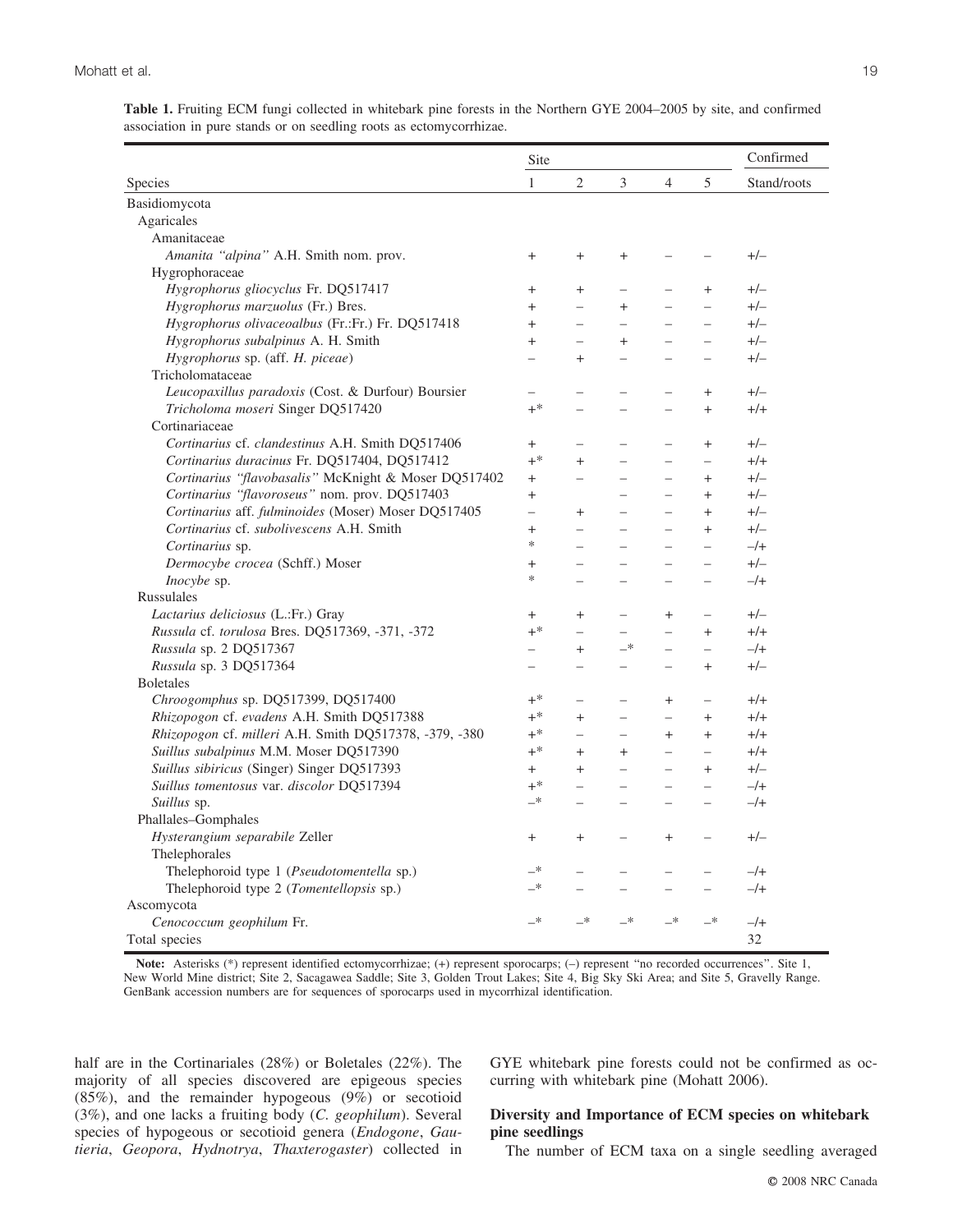| Taxon                      | GenBank accession No. | Taxon match                                   | Similarity<br>$(\%)$ | No. base<br>pair overlap |
|----------------------------|-----------------------|-----------------------------------------------|----------------------|--------------------------|
| Cenococcum geophilum       | NA.                   | Mantle morphology                             | NA                   | <b>NA</b>                |
| Chroogomphus sp.           | NA.                   | Mantle morphology*                            | NA                   | <b>NA</b>                |
| Cortinarius sp. 1          | DO517411              | DQ517404 (C. duracinus)*                      | 98                   | 207/210                  |
| Cortinarius sp.2           | DO517409              | Cortinarius clade                             | 95                   | 208/218                  |
| <i>Inocybe</i> sp.         | DO517416              | DO068957 ( <i>Inocybe</i> sp.)*               | 98                   | 211/214                  |
| Rhizopogon cf. evadens     | DO517374              | DQ517388 (R. evadens)*                        | 99                   | 241/242                  |
| Rhizopogon cf. milleri     | DO517381, DO517382    | DQ517378, DQ517379, DQ517380 (R. milleri)*    | 97                   | 270/276                  |
| Russula torulosa/queletii  | DO517368              | DO517372 (R. cf. torulosa)*                   | 100                  | 237/237                  |
| Suillus subalpinus         | DO517390              | DQ517390, DQ517391, DQ517392 (S. subalpinus)* | 100                  | 268/268                  |
| Suillus sp.                | DO517395, DO517396    | Suillus clade* closest to S. variegatus       | 99                   | 131/132                  |
| <i>Thelephoroid</i> type 1 | DQ517360, DQ517361,   | AF274770 (Pseudotomentella sp.) BLAST         | 99                   | 214/216                  |
| Thelephoroid type 2        | DO517359              | AM086445 (Tomentellopsis sp) BLAST            | 97                   | 249/255                  |

**Table 2.** Fungal taxa identified on roots of whitebark pine seedlings collected in the northern GYE using molecular analysis of the ITS1 region or mantle morphology.

**Note:** Percent similarities are matches to sporocarps from whitebark pine forests (asterisk) or GenBank database. Bootstrap values and weighted indices for phylogenetic analysis are in Mohatt (2006).

*Tricholoma moseri* DQ517420, DQ517421 DQ517419 (*T. moseri*)\* 99 289/291

 $2.2 \pm 1.3$ , with a range of 1–5 morphotypes. A few seedling clusters were also collected, and the number of seedlings comprising a cluster ranged from 2–5 seedlings. When each cluster is analyzed as one unit, there appears to be a trend of overall ECM richness that increases with the number of seedlings in a cluster, but data are not sufficient to verify this statistically (only nine clusters analyzed). However, a two sample *t* test revealed that the average number of morphotypes per individual seedling in a cluster was not significantly higher  $(p > 0.41)$  than the average number of morphotypes found on seedlings growing individually (Mohatt 2006).

The majority of all root tips on whitebark pine seedlings showed evidence of either previous (dried mycorrhizae) or current mycorrhization. From 13 to 17 morphotypes were recognized on the 716 ECM root tips from 57 seedling units. This is considered a conservative estimate of ECM species richness as some morphotypes could be composed of multiple species, and this is particularly a concern for the cortinarioid and suilloid types. Of the total root tips, 51% were Ascomycota (*Cenococcum*), 40% were identified Basidiomycota (12 types), and the remaining 9% (64 root tips) consisted of at least 4 morphotypes that remain unknown (no results from the two primer sets used). Relative frequency and abundance of each fungal group (species) from across sites were summed to obtain importance values (Fig. 3). *Cenococcum geophilum* was the most frequent and abundant species, and occurred on 51% of the infected root tips and 64% of all seedlings examined. Other groups that ranked high in importance value on seedlings were cortinarioid, suilloid, russuloid, and thelephoroid types (Fig. 3).

# **Discussion**

Thirty-two species of ECM fungi are confirmed to occur with whitebark pine in GYE forests, and this low diversity could reflect the limited sampling for the two season field study; however, it is an important initial step towards determining the ECM fungi associated with whitebark pine. Additional sampling, particularly of thelephoroids, *Cortinarius* species, fungi on mature roots, and sporocarps over a larger range and longer time scale could increase this number. Molina et al. (1992) suggest that pines might associate with as many as 2000 species of ECM fungi, although the number with five-needle or stone pines would be a subset of these. While pines share a large number of ECM fungi with other coniferous trees, they also have developed a strong genuslevel specificity for particular mycorrhizal fungi (Molina et al. 1992).

Although sampling was limited, the low number of ECM fungi recorded with whitebark pine is comparable with the low number reported with other pine species in harsh western habitats, and for other conifer forest types at lower elevations in the GYE. Only 10 ECM species have been detected with high elevation ancient bristlecone pines (*P. longaeva* Bailey) in California (Bidartondo et al. 2001), whereas there were 15–19 ECM species with pinyon pines (*Pinus edulis* Engelm.) in Arizona (Gehring et al. 1998). For other forest types within the GYE, 22 types of ECM fungi are reported with *Pinus contorta* Engelm. at lower elevations (all basidiomycota plus *C. geophilum*) and 18 in mixed lodgepole–spruce forests (Cullings et al. 2000; Cullings and Makhija 2001). Another GYE study detected 66 species of ECM fungi in undisturbed lodgepole pine forests, but roots were dominated by one suilloid species, one Tricholomataceae species, *Cortinarius* species, *C. geophilum* (Byrd et al. 2000). The ECM fungi detected in most of these studies result from molecular root probes, and methods did not include sequence matches to identified sporocarps from these habitats. In the whitebark pine forests, most fungal morphotypes on seedlings (70%) were identified by molecular matches to sporocarps *from within the system*. The low diversity of ECM fungi reported from these western coniferous forests could reflect simple systems composed of extensive monocultures of one or two tree species, semi-arid or harsh conditions that limit fungal diversity, or a sampling bias that suggests a need for additional sampling.

In terms of species richness, the most recorded groups for whitebark pine in the GYE are the Boletales (*Suillus*, *Rhizopogon*, and *Chroogomphus*) and the Cortinariales (only *Cor-*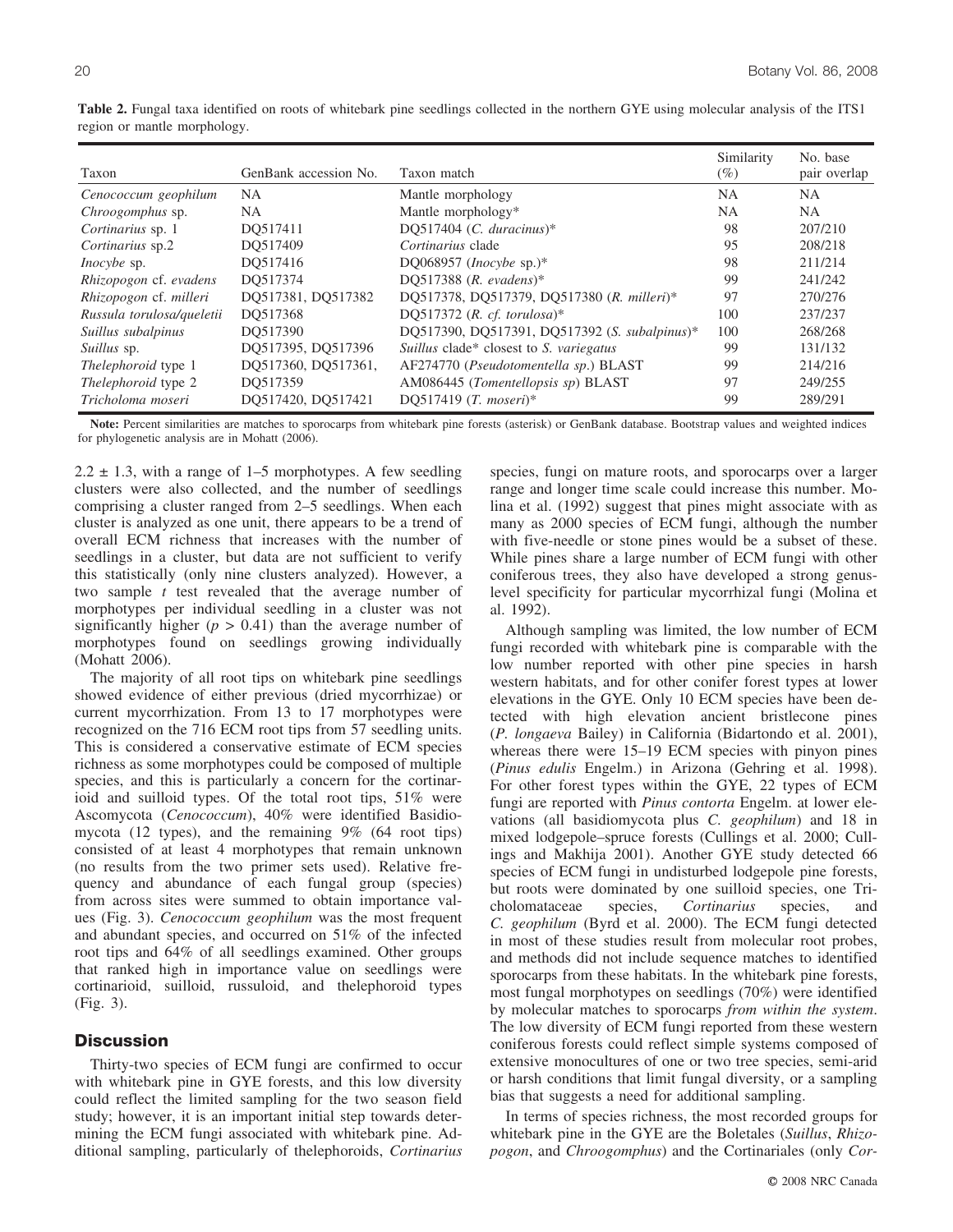



*tinarius*, and not *Hebeloma* or *Inocybe*). These two groups comprise half of the taxa discovered, half of the collections, and are common as mycorrhizae below ground (occur on 32% of root tips). A list of ECM taxa compiled from diverse sources of taxonomic literature citing whitebark pine as a putative host revealed 55 possible associates, and over 70% are in Boletales (*Rhizopogon*, *Suillus*, *Gomphidiaceae*) or Cortinariales (primarily the genus *Cortinarius*) (Mohatt 2006). These informal reports from Washington, Idaho, Oregon, Wyoming, and the Columbia Basin (Moser et al. 1994, 1995; Moser and Ammirati 1999; Moser 2002, 2004; R. Fogel unpublished data, 2005; J. Trappe, unpublished data, 2005) suggest that the diversity of Boletales and Cortinariales may extend to whitebark pine forests in these states, but more definitive studies are necessary to confirm this.

Within Boletales, the suilloid clade is one of the most diverse groups discovered in GYE whitebark pine forests. This clade, composed primarily of *Rhizopogon*, *Suillus*, and *Chroogomphus*, in this study, is almost exclusively restricted to the Pinaceae, and most species exhibit host specificity on a finer level (Bruns et al. 2002). Two *Suillus* species from GYE whitebark pine forests, *S. sibericus* and *S. subalpinus*, occur primarily with five-needle pines. *Suillus sibericus* is reported with stone pines in Europe and Asia (Moser 2004), and is now confirmed with whitebark pine in western USA. *Suillus placidus* occurs with stone pines in the Alps and the Altai mountains of Asia and also with *Pinus strobus* L. in eastern USA. The related *S. subalpinus* is confirmed with whitebark pine in the GYE, where it was first described by Moser (1997). *Suillus plorans*, a strict symbiont of stone pines in Europe and Asia (Moser 2004), has not been found in GYE forests to date. All four common stone pine associates (*S. subalpinus*, *S. placidus*, *S. sibericus*, and *S. plorans*) are glandular dotted species; a group restricted to the genus *Pinus*. Those with whitebark pine are not expected to occur with other conifers in the GYE, with the possible exception of *Pinus flexilis* James at much lower elevations.

*Rhizopogon* species (Boletales, suilloid clade) are a common component of whitebark pine forests and are also exclusive to the *Pinaceae*. *Rhizopogon evadens* A.H. Smith appears only to be associated with the genus *Pinus* (Grubisha et al. 2002) and, along with *Rhizopogon milleri* A.H. Smith, has been reported from whitebark pine forests outside GYE. *Rhizopogon* species are particularly important in the regeneration of young pine seedlings (Gobert and Plassard 2002; Steinfeld et al. 2003), and this genus was common on roots of whitebark pine seedlings in our study, even those from open avalanche paths. Small and large mammals, such as squirrels and deer, are important in the distribution of *Rhizopogon* and *Suillus* spores (Izzo et al. 2005*b*; Ashkannejhad and Horton 2006), and these genera can also persist as sporebanks in soil (Kjøller and Bruns 2003, Ashkannejhad and Horton 2006). In addition, *Rhizopogon* sporocarps are a possible food source for grizzly bears in the GYE, and spores have been documented in bear scat from whitebark pine forests in the GYE (Mattson et al. 2002).

*Chroogomphus* species (Boletales, suilloid clade) are primarily restricted to pines (Miller and Aime 2001; Miller 2003), and the semisecotioid species discovered in whitebark pine forests appears molecularly closest to *Chroogomphus leptocystis* (Singer) O.K. Mill. (C. Aime, unpublished data, 2005) known from five-needle white pine forests (*Pinus monticola* Dougl. ex D. Don) in Idaho (Miller 2003). The fungus is recorded from two distant mountain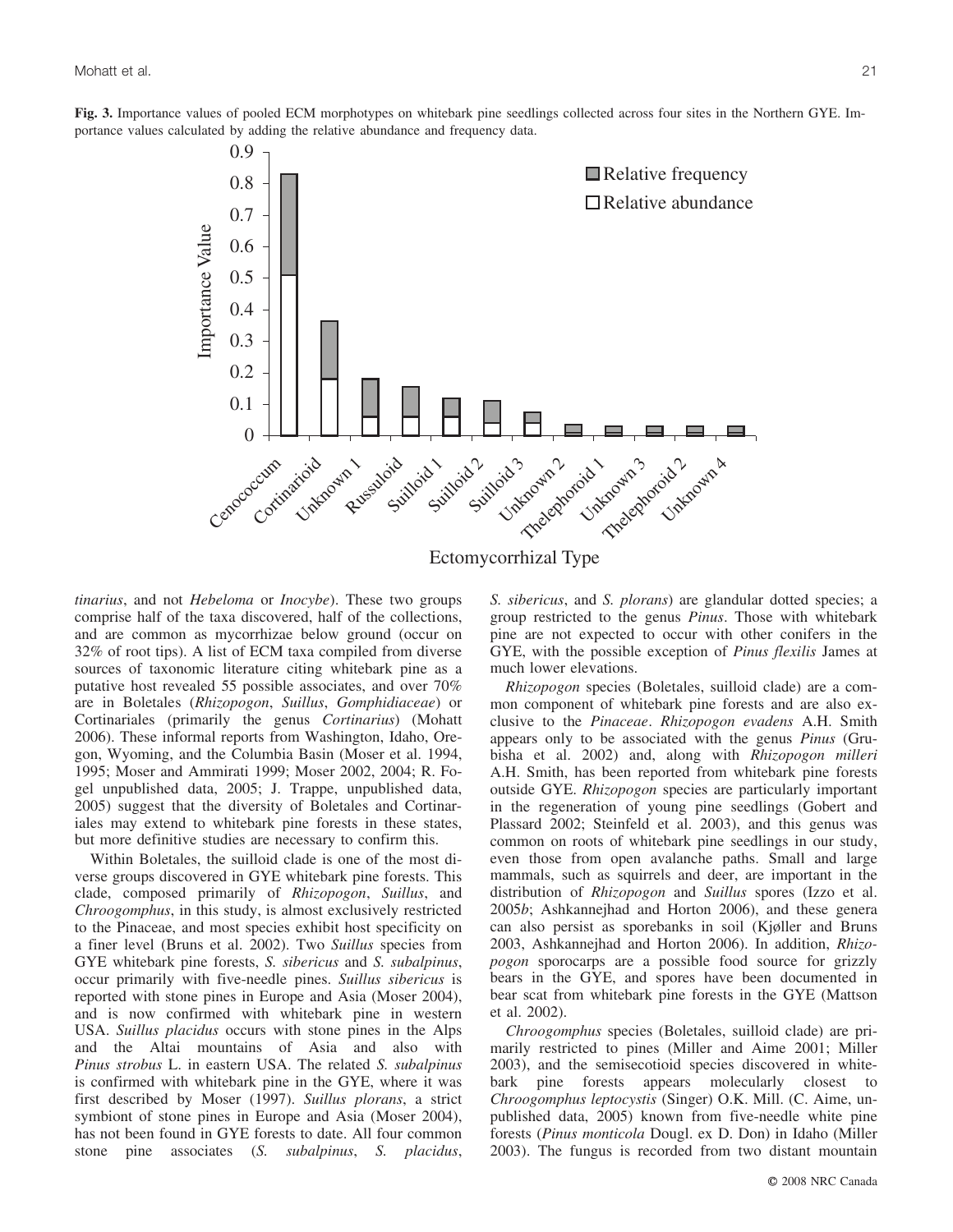ranges, and is not the secotioid fungus *Chroogomphus loculatus* Trappe and Miller from Oregon (Castellano et al. 1999). *Chroogomphus helveticus* (Pilat) Kuthán and Singer occurs with the stone pine in Europe and the closely related *C. sibiricus* with *P. siberica* in Asia (Moser 2004).

In this study, *Cortinarius* (Cortinariales) was found to be the most diverse ECM genus in whitebark pine forests, comprising one fourth of all fungal species confirmed to be in association with whitebark pine in the Northern GYE, accounts for one fourth of all collections, and is a dominant type on roots. This is not surprising since *Cortinarius* species are a significant component of ECM communities in western forests (Kernaghan 2001; Moser 2004). Some *Cortinarius* species are suspected of having a preference for particular hosts, but owing to the high number of species and lack of taxonomic knowledge, the ecology of this genus remains poorly known in western USA. Two of our species occur with the stone pine, *P. cembra*, in the Alps; however, other *Cortinarii* from GYE whitebark pine forests also occur in subalpine spruce–fir forests (Moser 2004). Two of the GYE species (*C. ''flavoroseus''* and *C. ''flavobasalis''*) are restricted to high elevation western habitats and often depend on meltwater from remnant snowbanks in the spring for fruiting (Cripps 2007).

The number of ECM morphotypes on the roots examined averaged two per seedling, and most root systems of the young whitebark pines were not well developed in terms of fine roots. For these seedlings, 13 identified taxa account for 91% of the ECM fungi found on root tips with 4 types (9%) unidentified. In comparison with other pine hosts, 1-year-old *P. muricata* seedlings in California were colonized by 7 species of ECM fungi (Baar et al. 1999), and *P. sylvestris* seedlings in Sweden hosted at least 11 ECM species (Jonsson et al. 1999). The GYE whitebark pine seedlings were older (3– 9 years) than for these other studies. However, diversity can remain low on roots of mature pines in harsh western habitats. For example, of the 10 ECM taxa occurring on roots of mature (ca. 1000 years old) *P. longaeva*, another high elevation western pine, 4 accounted for 94.5% of all mycorrhizae. The low diversity with bristlecone pine is attributed to harsh environmental conditions that severely limit the development of the belowground fungal community (Bidartondo et al. 2001).

By far the most frequent (64%) and abundant (51%) ECM fungus on the whitebark pine seedlings examined was *C. geophilum*, an asexual ascomycete that reproduces via sclerotia or hyphal contact in the soil (and not spores). For some seedlings in this study, it was the only ECM fungus present on roots. It is a generalist with a global distribution and forms associations with a wide variety of tree genera, including *Abies*, *Betula*, *Eucalyptus*, *Fagus*, *Quercus*, *Picea*, *Pinus*, and *Populus* (Agerer 1987-2006). It can be the most frequently encountered ECM fungus on roots at alpine treeline (Kernaghan and Harper 2001) and in the alpine zone (Cripps and Eddington 2005). *Cenococcum geophilum* is also common at lower elevations in conifer forests in Yellowstone National Park (Cullings and Makhija 2001) and in disturbed and undisturbed lodgepole forests near that area (Byrd et al. 2000) according to root core studies. In a Wyoming study, only 3 of 83 first-year spruce and fir seedlings at treeline hosted this fungus, while 52% of juvenile

trees (*‡*2-years-old) were colonized by *C. geophilum* (Hasselquist et al. 2005). The researchers considered this to be an indirect indication of the importance of *C. geophilum* for conifer survival at the timberline, and suggested that its absence could explain high mortality levels in first year conifer seedlings compared with that of older seedlings. Colonization levels of the juvenile spruce and fir in the same study are comparable to that of our 3–9 year old whitebark pines, also at the treeline. Hasselquist et al. (2005) also showed, in a greenhouse study, that *Cenococcum geophilum* was beneficial, under limited-water conditions, for spruce and fir seedlings, and this species has been found to increase the drought tolerance of Norway spruce in situ (Nilsen et al. 1998). Whitebark pine is known to have a high early seedling mortality rate (McCaughey 1993; Tomback et al. 1993, 2001; McCaughey and Tomback 2001); however, the role of ECM fungi and in its early establishment has not been examined.

In the present study, most seedlings were sampled from within the canopy zone of mature whitebark pine forests, but a few were from open avalanche slopes. A comparison of *C. geophilum* on whitebark pine seedlings from avalanche paths and adjacent mature forests in the GYE showed the fungus to be less frequent in open areas at treeline, but data are limited (Mohatt 2006). Whitebark pine seeds are commonly bird-dispersed, and planted away from mature forests on open slopes, which might preclude immediate association with *C. geophilum*. In the high elevation spruce–fir forests of Wyoming, discussed previously, *C. geophilum* levels declined with seedling distance to mature trees (Hasselquist et al. 2005). This suggests the necessity of adult trees in close proximity as a source of this fungus for seedlings and reflects a fungal life cycle that lacks spores for long distance dispersal.

The ecological consequences of hosting generalists, such as *Cenococcum*, versus more host-selective fungi (*Rhizopogon* and *Suillus*), particularly for seedling establishment, are not known. *Rhizopogon* and *Suillus* species were documented on whitebark pine seedlings within the canopy zone, and in open avalanche paths and on severe burns where seeds were likely planted at distances from mature forests by nutcrackers (Cripps et al. 2006; Mohatt 2006). *Rhizopogon* and *Suillus* species depend on large and small mammals for dispersal away from the canopy zone and can persist in soil as spore banks (Bidartondo et al. 2001, Ashkannejhad and Horton 2006). It has been suggested that some pioneer tree species tend to associate with specialist fungi that are of value because they are not shared by competing tree species (Bruns et al. 2002; Rusca et al. 2006). If this holds true for whitebark pine forests, it implies that invading understory fir and spruce would not be able to successfully tap into an established mycorrhizal system of fungi specialized for pine. However, the disadvantage of hosting specialist fungi is that they may not be available under some conditions, and for whitebark pine, they may be lost as the tree species declines. Other studies suggest that many species of ECM fungi colonize multiple tree hosts in the mixed conifer forests of North American (Horton and Bruns 1998, Massicotte et al. 1999, Cullings et al. 2000). While fungal species with a broader host range might sus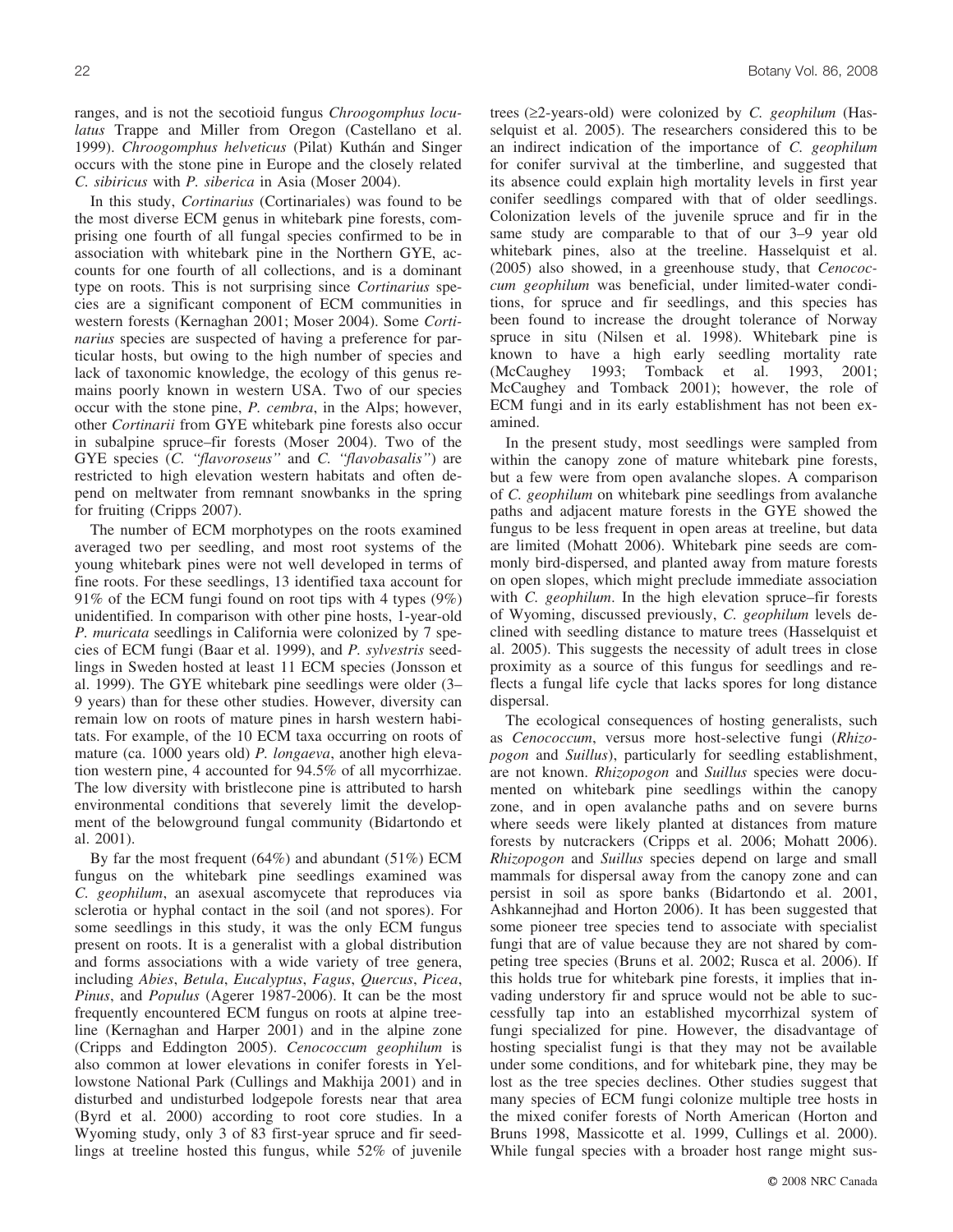tain whitebark pine, it is also possible that they could speed replacement of whitebark pine by association with invasive spruce and fir. At least for the Boletales portion of the mycorrhizal community delineated here, it is unlikely that whitebark pine shares these associates with other high elevation conifers in the GYE, and this group is a common colonizer of pine seedlings. Lower elevation pines, such as the lodgepole pine, could play a role as a reservoir of some ECM pine associates in the GYE; however, it is not clear whether these fungi could also survive at treeline elevations where whitebark pine exists. If whitebark pine, as a declining species, is unique as a host for certain ECM fungi, this also has implications for conservation of these species. These initial results can suggest future avenues of research on the diversity and ecology of ECM fungi with whitebark pine, and investigations relevant to the extensive efforts currently underway for restoration of declining whitebark pine forests (Burr et al. 2001; Keane and Arno 2001; Schwandt 2006).

## **Acknowledgments**

We thank Orson K. Miller, Jr., and Cathie Aime for collaboration on the *Chroogromphus* species; Joe Ammirati for contributed expertise on *Cortinarius*; and Sharon Eversman for insight and critiques. Don Bachman assisted with field logistics for this project. Thamir Al-Niemi and Andy Hogg helped with preliminary DNA extraction and PCR amplification. Paul Trusty assisted with seedling and sporocarp collection in the field.

### **References**

- Agerer, R. 1987–2006. Colour atlas of ectomycorrhizae, 1st–12th edition. Einhorn Schwäbisch, Gmünd, Germany.
- Altschul, S.F., Gish, W., Miller, W., Myers, E.W., and Lipman, D.J. 1990. Basic alignment search tool. J. Mol. Biol. **215**: 403–410. PMID:2231712.
- Altschul, S.F., Madden, T.L., Schaffer, A.A., Zhang, J., Miller, W., and Lipman, D.J. 1997. Gapped BLAST and PSI-BLAST: a new generation of protein database search programs. Nucleic Acids Res. **25**: 3389–3402. doi:10.1093/nar/25.17.3389. PMID:9254694.
- Arno, S.F., and Hoff, R.J. 1990. *Pinus albicaulis* Englm. whitebark pine. *In* Silvics of North America. Vol. 1. Conifers. *Technical coordinators* R.M. Burns and B.H. Honkala. USDA Forest Service, Agriculture Handbook 654. Washington, D.C. pp. 268–279.
- Ashkannejhad, S., and Horton, T.R. 2006. Ectomycorrhizal ecology under primary succession on coastal sand dunes: interactions involving *Pinus contorta*, suilloid fungi and deer. New Phytol. **169**: 345–354. doi:10.1111/j.1469-8137.2005.01593.x. PMID: 16411937.
- Baar, J., Horton, T.R., Kretzer, A.M., and Bruns, T.D. 1999. Mycorrhizal colonization of *Pinus muricata* from resistant propagules following a stand-replacing fire. New Phytol. **143**: 409– 418. doi:10.1046/j.1469-8137.1999.00452.x.
- Bidartondo, M.I., Baar, J., and Bruns, T.D. 2001. Low ectomycorrhizal inoculum potential and diversity from soils in and near ancient forests of bristlecone pine (*Pinus longaeva*). Can. J. Bot. **79**: 293–299. doi:10.1139/cjb-79-3-293.
- Brundrett, M., Bougher, N., Dell, B., Grave, T., and Malajczuk, N. 1996. Working with mycorrhizas in forestry and agriculture. Monograph 32. Australian Centre for International Agricultural Research (ACIAR) Canberra, Australia.
- Bruns, T.D., Bidartondo, M.I., and Taylor, L. 2002. Host specificity in ectomycorrhizal communities: what do the exceptions tell us? Integr. Comp. Biol. **42**: 352–359. doi:10.1093/icb/42.2.352.
- Burr, K.E., Eramian, A., and Eggleston, K. 2001. Growing whitebark pine seedlings for restoration. *In* Whitebark pine communities: ecology and restoration. *Edited by* D.F. Tomback, S.F. Arno, and R.E. Keane. Island Press, Washington, D.C. pp. 346–363.
- Byrd, K.B., Parker, V.T., Vogler, D.R., and Cullings, K.W. 2000. The influence of clear-cutting on ectomycorrhizal fungus diversity in a lodgepole pine (*Pinus contorta*) stand, Yellowstone National Park, Wyoming, and Gallatin National Forest, Montana. Can. J. Bot. **78**: 149–156. doi:10.1139/cjb-78-2-149.
- Castellano, M.A., Smith, J.E., O'Dell, T., Cázares, E., and Nugent, S. 1999. Handbook to strategy 1 fungal taxa from the northwest forest plan. PNW-GTR-476, USDA For. Serv. Gen. Tech. Rep. Portland, Ore.
- Cripps, C.L. 2004. Ectomycorrhizal fungi above and below ground in a small, isolated aspen stand: a simple system reveals fungal fruiting strategies and an edge effect. *In* Fungi in forest ecosystems: systematics, diversity, ecology. *Edited by* C.L. Cripps, Mem. NY Bot. Gard. Vol. 89. pp. 249–265.
- Cripps, C.L. 2007. Snowbank fungi of western North America: Cold but not frozen. Bot. Elect. News, **377**: 12.
- Cripps, C.L., and Eddington, L. 2005. Distribution of mycorrhizal types among alpine vascular plant families on the Beartooth Plateau, Rocky Mountains, USA, in reference to large-scale patterns in arctic-alpine habitats. Arct. Antarct. Alp. Res. **37**: 177–188. doi:10.1657/1523-0430(2005)037[0177:DOMTAA]2.0.CO;2.
- Cripps, C.L., and Mohatt, K. 2005. Ectomycorrhizal fungi and whitebark pine. Nutcracker Notes, **9**: 8–10.
- Cripps, C.L., Mohatt, K., and Trusty, P. 2006. Ectomycorrhizal fungi of whitebark pine in the Greater Yellowstone Ecosystem. Whitebark Pine Foundation Meeting, 29 September 2006, Hailey, Idaho.
- Cullings, K.W., and Makhija, S. 2001. Ectomycorrhizal fungal associates of *Pinus contorta* in soils associated with a hot spring in Norris Geyser Basin, Yellowstone National Park, Wyoming. Appl. Environ. Microbiol. **67**: 5538–5543. doi:10.1128/AEM.67. 12.5538-5543.2001. PMID:11722904.
- Cullings, K.W., Vogler, D.R., Parker, V.T., and Finley, S.K. 2000. Ectomycorrhizal specificity patterns in a mixed *Pinus contorta* and *Picea engelmannii* forest in Yellowstone National Park. App. Enviro. Micro. **66**: 4988–4991. doi:10.1128/AEM.66.11. 4988-4991.2000.
- Davis, C.E., and Shovic, H.F. 1984. Soil survey of the Gallatin Forest area in southwestern Montana. USDA Forest Service, Gallatin National Forest, Interim Draft Report, Bozeman, Mont.
- Gardes, M., and Bruns, T.D. 1993. ITS primers with enhanced specificity for basidiomycetes — application to the identification of mycorrhizae and rusts. Mol. Ecol. **2**: 113–118. PMID:8180733.
- Gardes, M., and Bruns, T.D. 1996*a*. ITS-RFLP matching for identification of fungi. Methods Mol. Cell. Biol. **50**: 177–186.
- Gardes, M., and Bruns, T.D. 1996*b*. Community structure of ectomycorrhizal fungi in a *Pinus muricata* forest: above- and belowground views. Can. J. Bot. **74**: 1572–1583. doi:10.1139/b96-190.
- Gehring, C.A., Theimer, T.C., Whitham, T.G., and Keim, P. 1998. Ectomycorrhizal fungal community structure of pinyon pines growing in two environmental extremes. Ecology, **79**: 1562–1572.
- Gobert, A., and Plassard, C. 2002. Differential NO<sub>3</sub> dependant patterns of NO3 uptake in *Pinus pinaster, Rhizopogon roseolus* and their ectomycorrhizal association. New Phytol. **154**: 509–516. doi:10.1046/j.1469-8137.2002.00378.x.
- Grubisha, L.C., Trappe, J.M., Molina, R., and Spatafora, J.W.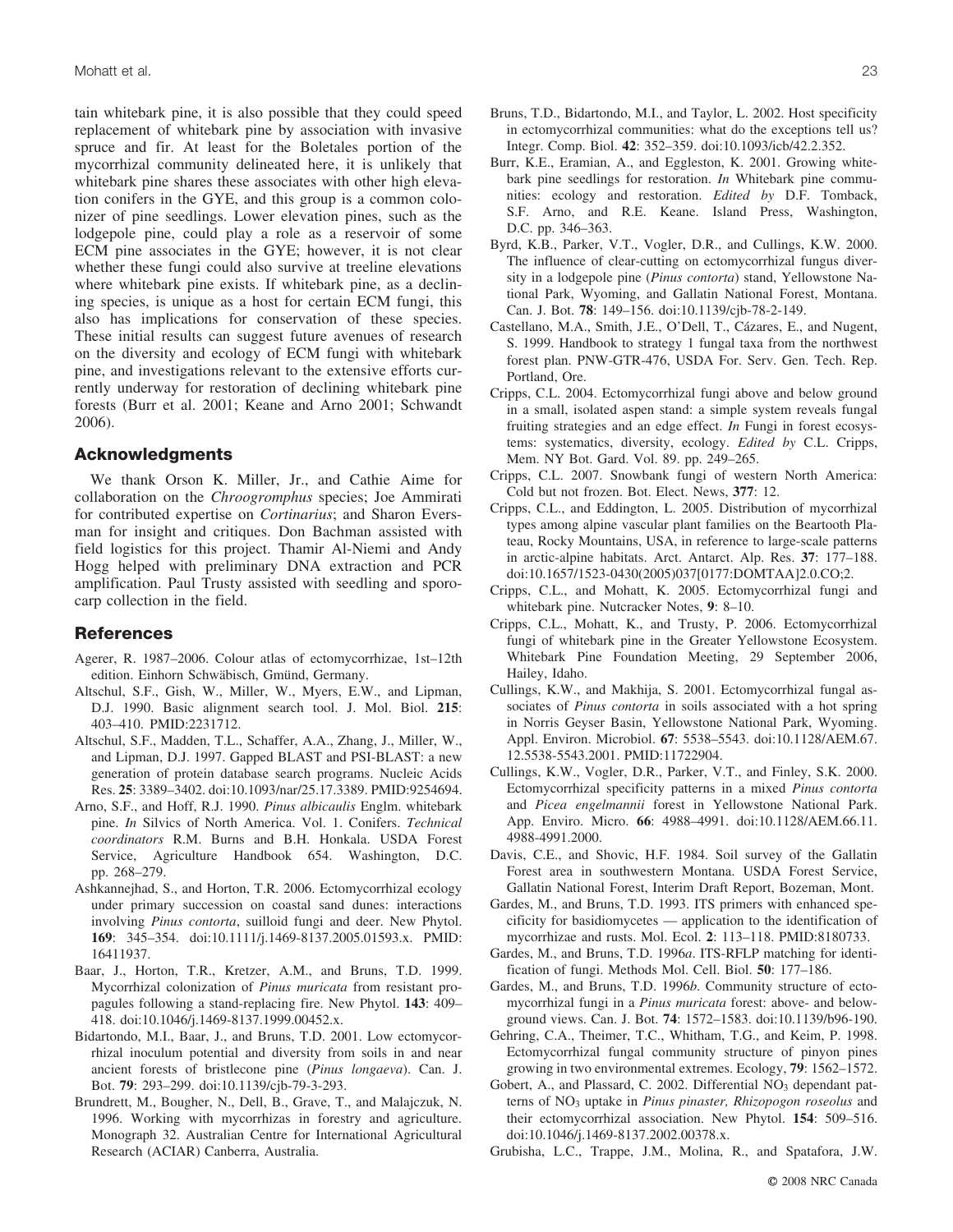2002. Biology of the ectomycorrhizal genus *Rhizopogon* VI: reexamination of the infrageneric relationships inferred from phylogenetic analysis of ITS sequences. Mycologia, **94**: 607–619. doi:10.2307/3761712.

- Hasselquist, N., Germino, M.J., McGonigle, T., and Smith, W.K. 2005. Variability of *Cenococcum* colonization and its ecophysical significance for young conifers. New Phytol. **165**: 867–873. doi:10.1111/j.1469-8137.2005.01275.x. PMID:15720698.
- Horton, T.R., and Bruns, T.D. 1998. Multiple-host fungi are the most frequent and abundant ectomycorrhizal types in a mixed stand of Douglas fir (*Pseudotsuga menziesii*) and bishop pine (*Pinus muricata*). New Phytol. **139**: 331–339. doi:10.1046/j. 1469-8137.1998.00185.x.
- Horton, T.R., and Bruns, T.D. 2001. The molecular revolution in ectomycorrhizal ecology: peeking into the black-box. Mol. Ecol. **10**: 1855–1877. doi:10.1046/j.0962-1083.2001.01333.x. PMID:11555231.
- Horton, T.R., Bruns, T.D., and Hood, K. 2005. Douglas-fir ectomycorrhizae in 40- and 400-year-old stands: mycobiont availability to late successional western hemlock. Mycorrhiza, **15**: 393–403. doi:10.1007/s00572-004-0339-9. PMID:16021480.
- Hutchins, H.E., and Lanner, R.M. 1982. The central role of Clark's nutcracker in the dispersal and establishment of whitebark pine. Oecologia, **55**: 192–201. doi:10.1007/BF00384487.
- Izzo, A., Agbowo, J., and Bruns, T.D. 2005*a*. Detection of plotlevel changes in ectomycorrhizal communities across years in an old-growth mixed-conifer forest. New Phytol. **166**: 619–630. doi:10.1111/j.1469-8137.2005.01354.x. PMID:15819924.
- Izzo, A., Meyer, M., Trappe, J.M., North, M., and Bruns, T.D. 2005*b*. Hypogeous ectomycorrhizal fungal species on roots and in small mammal diets in a mixed-conifer forest. Forest Sci. **51**: 243–254.
- Jany, J.-L., Garbaye, J., and Martin, F. 2002. *Cenococcum geophilum* populations show a high degree of genetic diversity in beech forests. New Phytol. **154**: 651–659. doi:10.1046/j.1469- 8137.2002.00408.x.
- Johnson, K., and Kendall, K. 1994. Whitebark pine mycorrhizae: results of preliminary efforts to isolate fungi from the roots of field-collected seedlings. *In* Proceedings of the workshop on Research and Management in Whitebark Pine Ecosystems. 3 May 1994. MESC Glacier Field Unit, Glacier National Park, West Glacier, Mont.
- Jonsson, L., Dahlberg, A., Nilsson, M.-C., Kårén, O., and Zackrisson, O. 1999. Continuity of ectomycorrhizal fungi in self-regenerating boreal *Pinus sylvestris* forests studied by comparing mycobiont diversity on seedlings and mature trees. New Phytol. **142**: 151–162. doi:10.1046/j.1469-8137.1999.00383.x.
- Kåren, O., Högberg, N., Dahlberg, A., Johsson, L., and Yylund, J.E. 1997. Inter- and intra-specific variation in the ITS region of rDNA of ectomycorrhizal fungi in Fennoscandia as detected by endonuclease analysis. New Phytol. **136**: 313–325. doi:10. 1046/j.1469-8137.1997.00742.x.
- Keane, R.E., and Arno, S.F. 2001. Restoration concepts and techniques. *In* Whitebark pine communities: ecology and restoration. *Edited by* D.F. Tomback, S.F. Arno, and R.E. Keane, Island Press, Washington, D.C. pp. 29–38.
- Keck, J.H. 2001. Macrofungi along an altitudinal gradient, Northern Rocky Mountains. M.Sc. thesis, Montana State University, Bozeman, Mont.
- Kendall, K.C., and Keane, R.E. 2001. Whitebark pine decline: infection, mortality, and population trends. *In* Whitebark pine communities: ecology and restoration. *Edited by* D.F. Tomback, S.F. Arno, R.E. Keane, Island Press, Washington, D.C. pp. 221–238.
- Kernaghan, G. 2001. Ectomycorrhizal fungi at tree line in the Canadian Rockies II. Identification of ectomycorrhizae by anatomy and PCR. Mycorrhiza, **10**: 217–229. doi:10.1007/ s005720000083.
- Kernaghan, G., and Harper, K.A. 2001. Community structure of ectomycorrhizal fungi across an alpine/subalpine ecotone. Ecography, **24**: 181–188. doi:10.1034/j.1600-0587.2001.240208.x.
- Kjøller, R., and Bruns, T.D. 2003. *Rhizopogon* spore bank communities within and among California pine forests. Mycologia, **95**: 603–613. doi:10.2307/3761936.
- Kretzer, A., Li, Y., Szaro, T., and Bruns, T.D. 1996. Internal transcribed spacer sequences from 38 recognized species of *Suillus* sensu lato: phylogenetic and taxonomic implications. Mycologia, **88**: 776–785. doi:10.2307/3760972.
- Lanner, R.M. 1980. Avian seed dispersal as a factor in the ecology and evolution of limber and whitebark pine. *In* Proceedings of 6th North American forest biology workshop, *Edited by* B.P. Dancik and K.O. Higginbotham, University of Alberta, Edmonton, Alta. pp. 15–48.
- Manian, S., Sreenivasapradad, S., Bending, G.D., and Mills, P.R. 2001. Genetic diversity and interrelationships among common European *Suillus* species based on ribosomal DNA sequences. FEMS Microbiol. Lett. **204**: 117–121. doi:10.1111/j.1574-6968. 2001.tb10873.x. PMID:11682189.
- Massicotte, H.B., Molina, R., Tackaberry, L.E., Smith, J.E., and Amaranthus, M.P. 1999. Diversity and host specificity of ectomycorrhizal fungi retrieved from three adjacent forest sites by five host species. Can. J. Bot. **77**: 1053–1076. doi:10.1139/ cjb-77-8-1053.
- Mattson, D.J., and Jonkel, C. 1990. Stone Pines and bears. *In* Proceedings from the Symposium on Whitebark Pine Ecosystems: Ecology and Management of a High-Mountain Resource. 29–31 March 1989. Bozeman, Montana. *Compiled by* W.C. Schmidt and K.J. McDonald. Gen. Tech. Rep. INT-270. USDA For. Serv., Intermountain Research Station, Ogden, Utah. pp. 223–236.
- Mattson, D.J., Podrunzny, S.R., and Haroldson, M.A. 2002. Consumption of fungal sporocarps by Yellowstone grizzly bears. Ursus, **13**: 95–103.
- McCaughey, W.W. 1993. Delayed germination and seedling emergence of *Pinus albicaulis* in a high elevation clearcut in Montana, USA. *In* Proceedings from the symposium on Seed Dormancy and Barriers to Germination. 23–26 April 1991. Victoria, B.C. *Compiled by* D.G. Edwards. Forestry Canada, IUFRO project group P2.04-00, Victoria, B.C. pp. 67–72.
- McCaughey, W.W., and Schmidt, W.C. 2001. Taxonomy, distribution and History. *In* Whitebark pine communities: ecology and restoration. *Edited by* D.F. Tomback, S.F. Arno, and R.E. Keane, Island Press, Washington, D.C. pp. 29–38.
- McCaughey, W.W., and Tomback, D.F. 2001. The natural regeneration process. *In* Whitebark pine communities: ecology and restoration *Edited by* D.F. Tomback, S.F. Arno, and R.E. Keane, Island Press, Washington, D.C. pp. 105–120.
- Miller, O.K., Jr. 2003. The Gomphidiaceae revisited: a worldwide perspective. Mycologia, **95**: 176–183. doi:10.2307/3761977.
- Miller, O.K., Jr., and Aime, M.C. 2001. Systematics, ecology, and world distribution in the genus *Chroogomphus* (Gomphidiaceae). *In* Trichomycetes and other fungal groups: Robert W. Lichtwardt Commemoration. *Edited by* J.K. Misra and B.W. Horn. Science Publishers Inc. Enfield, N.H. pp. 315–333.
- Mohatt, K. 2006. Ectomycorrhizal fungi of whitebark pine (*Pinus albicaulis*) in the Northern Greater Yellowstone Ecosystem. M.Sc. thesis, Montana State University, Bozeman, Mont. www. montana.edu/etd/available/unrestricted/Mohatt\_0506.pdf